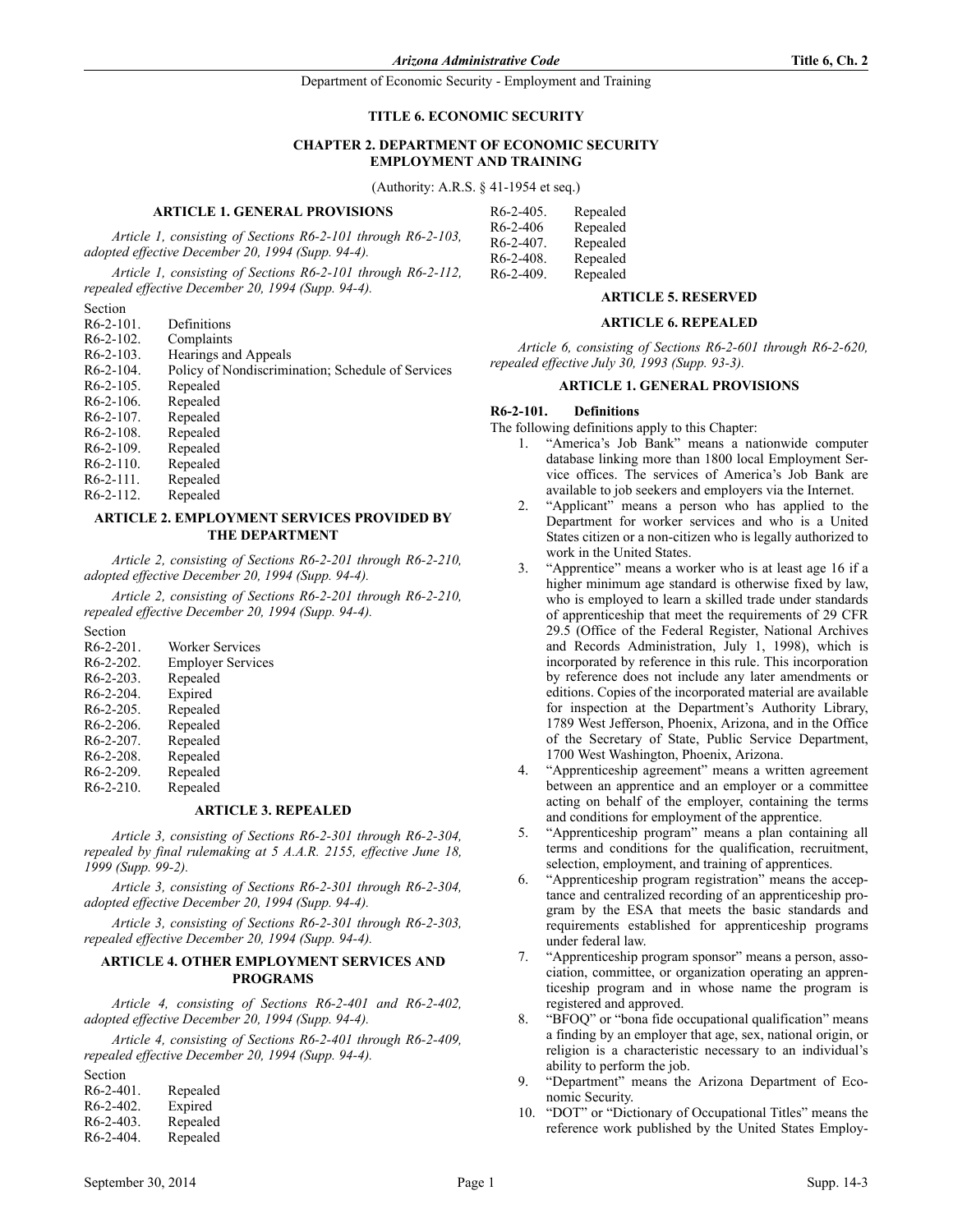ment Service, which contains brief, non-technical definitions of job titles, distinguishing numeric codes, and worker trait data.

- 11. "Disabled veteran" means:
	- a. A veteran who is entitled to compensation under laws administered by the United States Secretary of Veterans Affairs, or
	- b. A person who is discharged or released from active military duty because of a service-connected disability.
- 12. "Employer job referral services" means Department activities that help an employer obtain workers with the occupational qualifications needed by the employer.
- 13. "Employment counseling" means formulation of a vocational plan that is consistent with a person's vocational skills and interests, and advice on appropriate measures for implementation of that plan.
- 14. "Employment test" means a standardized method or device for measuring a person's possession of, interest in, or ability to acquire job skills and knowledge.
- 15. "ESA" or "Employment Security Administration" means the administrative unit within the Department's Division of Employment and Rehabilitation Services with responsibility for all worker and employer services.
- 16. "Essential functions of a job" means the fundamental job duties of a particular employment position.
- 17. "Geographic labor clearance" means Department efforts to facilitate labor mobility by encouraging and guiding migration of workers between geographical areas.
- 18. "Industrial analysis services" means Department activities to assist employers and labor organizations in determining the cause of worker resource problems in a particular business, and provision of information developed by the USES for resolving such problems.
- 19. "Job bank" means a computerized list of all currently available jobs and employment opportunities listed with the Department.
- 20. "Job development" means the process by which the Department obtains a job or interview with an employer for a specific applicant for whom the local ESA office has no suitable job opening on file.
- 21. "Job order" means a request by an employer for the referral of job seekers made available to job seekers via the Department's Job Bank.
- 22. "JTPA" means the federal Job Training Partnership Act found at 29 U.S.C. 1501 et seq.
- 23. "Labor market area" means a geographic area consisting of a central city, or group of cities, and the surrounding territory within a reasonable commuting distance.
- 24. "Major life activities" means functions such as caring for oneself, performing manual tasks, walking, seeing, hearing, speaking, breathing, learning, and working.
- 25. "Occupational labor clearance" means Department efforts to facilitate labor mobility by encouraging and guiding migration of workers between occupations and industry types.
- 26. "Older worker" means a person age 40 or older who is working or who is unemployed and wishes to work.
- 27. "Person with a disability" or "disabled worker" means a person who:
	- a. Has a physical or mental impairment that substantially limits 1 or more of that person's major life activities;
	- b. Has a record of such an impairment; or
	- c. Is regarded as having such an impairment.
- 28. "Physical or mental impairment" means:
	- a. Any physiological disorder, or condition, cosmetic disfigurement, or anatomical loss affecting 1 or more of the following body systems: neurological, musculoskeletal, special sense organs, respiratory (including speech organs), cardiovascular, reproductive, digestive, genito-urinary, hemic and lymphatic, skin, and endocrine; or
	- b. Any mental or psychological disorder such as mental retardation, organic brain syndrome, emotional or mental illness, and specific learning disabilities.
- 29. "Placement" means that a public or private employer has hired an applicant that the Department referred to the employer for a job or interview.
- 30. "Qualified worker" means a worker who possesses the skills, knowledge, and abilities to perform the essential functions of a job.
- 31. "Reasonable accommodation" means a modification of, or an adjustment to a process, position, or term of employment, that will permit a disabled worker to enjoy the same benefits and privileges of employment as those enjoyed by persons without disabilities.
- 32. "Substandard work order" means a work order:
	- a. Containing employment terms that violate employment-related laws, or
	- b. Offering work at wages or conditions that are substantially inferior to those generally prevailing in the labor market area for the same or similar work.
- 33. "Substantially limits" when used in reference to a disability, means:
	- a. Unable to perform a major life activity that the average person in the general population can perform; or
	- Significantly restricted as to the condition, manner, or duration under which an individual can perform a particular major life activity as compared to the condition, manner, or duration under which the average person in the general population can perform that same major life activity.
- 34. "Targeted jobs tax credit" means an income tax credit available to businesses that hire persons whom ESA has certified as meeting certain criteria described in 26 U.S.C. 51 (Office of the Federal Register, National Archives and Records Administration, August 10, 1993), which is incorporated by reference in this rule. This incorporation by reference does not include any later amendments or editions. Copies of the incorporated material are available for inspection at the Department's Authority Library, 1789 West Jefferson, Phoenix, Arizona, and in the Office of the Secretary of State, Public Service Department, 1700 West Washington, Phoenix, Arizona.
- 35. "USES" means the United States Employment Service, which is the unit in the United States Department of Labor's Employment and Training Administration designed to promote a national system of public job service offices.
- 36. "Veteran" means a person who served in the active military service, and who was discharged or released from service under conditions other than dishonorable.
- 37. "Vocational plan" means a plan developed jointly by an ESA counselor or counselor-trainee and an applicant that describes:
	- a. The applicant's short-range and long-range occupational goals, and
	- The actions to be taken to implement the plan.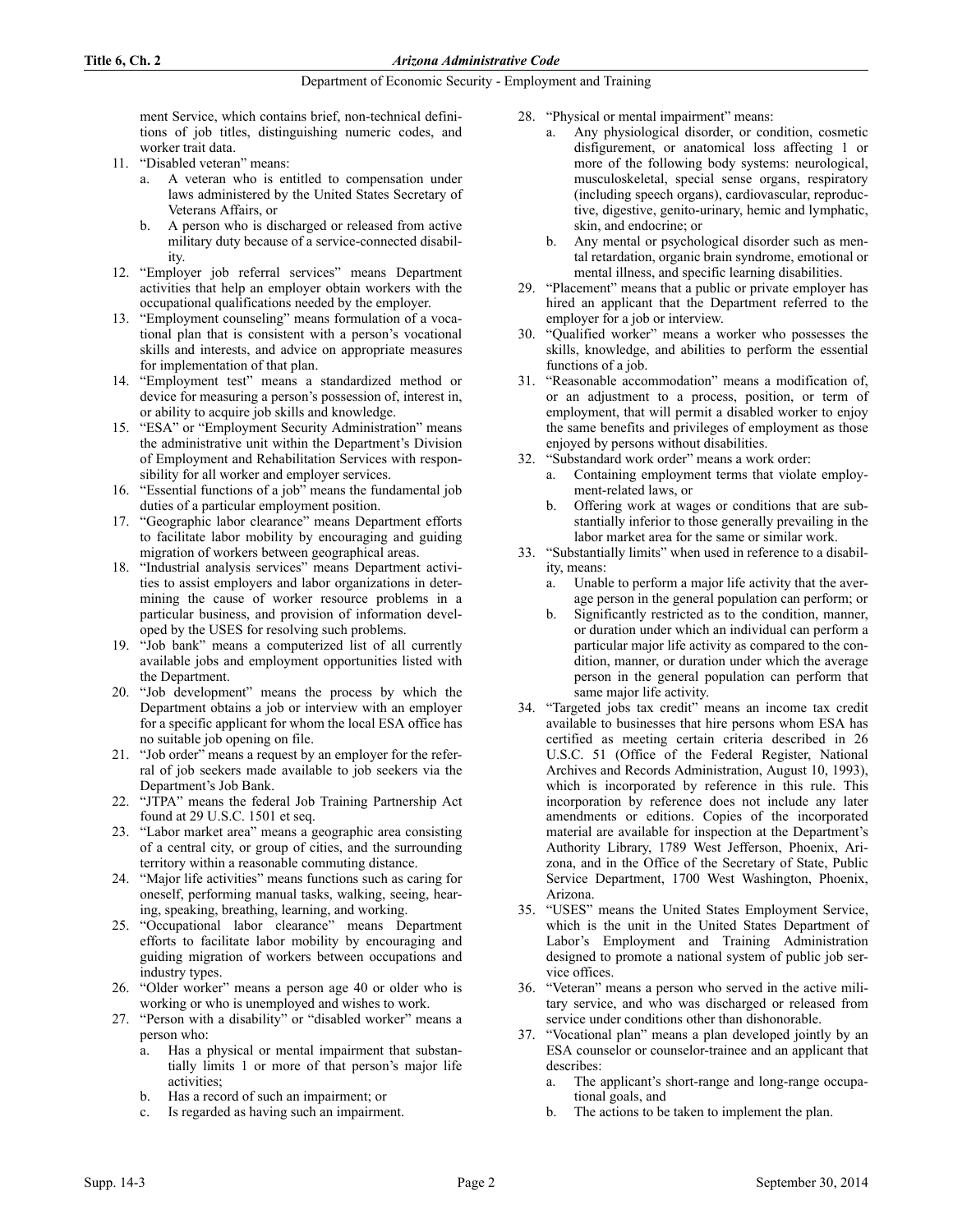- 38. "Worker" means a U.S. citizen or a non-citizen who is legally authorized to work in the United States and who is employed or who is unemployed and wishes to work.
- 39. "Worker services" means the functions the Department performs for the benefit of applicants and workers, including employment counseling, employment testing, preparation of a vocational plan, and referral for employment opportunity.
- 40. "Worker job referral services" means Department activities to help a worker promptly obtain a job for which the worker is occupationally qualified.
- 41. "Youth worker" means a worker younger than age 22.

#### **Historical Note**

Adopted effective September 24, 1975 (Supp. 75-1). Section repealed, new Section adopted effective December 20, 1994 (Supp. 94-4). Amended by final rulemaking at 5 A.A.R. 2155, effective June 18, 1999 (Supp. 99-2).

#### **R6-2-102. Complaints**

The Department shall process all complaints related to the provision of employment services under 20 CFR 658.400 through 658.416 (Office of the Federal Register, National Archives and Records Administration, April 1, 1998), which are incorporated by reference in this rule. This incorporation by reference does not include any later amendments or editions. Copies of the incorporated material are available for inspection at the Department's Authority Library, 1789 West Jefferson, Phoenix, Arizona, and in the Office of the Secretary of State, Public Service Department, 1700 West Washington, Phoenix, Arizona.

#### **Historical Note**

Adopted effective September 24, 1975 (Supp. 75-1). Section repealed, new Section adopted effective December 20, 1994 (Supp. 94-4). Amended by final rulemaking at 5 A.A.R. 2155, effective June 18, 1999 (Supp. 99-2).

#### **R6-2-103. Hearings and Appeals**

The Department shall conduct any hearing or appeal to which an employer, applicant, or worker may be entitled under applicable state or federal employment services laws, and 20 CFR 658.417 and 658.418 (Office of the Federal Register, National Archives and Records Administration, April 1, 1998), which are incorporated by reference in this rule. This incorporation by reference does not include any later amendments or editions. Copies of the incorporated material are available for inspection at the Department's Authority Library, 1789 West Jefferson, Phoenix, Arizona, and in the Office of the Secretary of State, Public Service Department, 1700 West Washington, Phoenix, Arizona.

#### **Historical Note**

Adopted effective September 24, 1975 (Supp. 75-1). Section repealed, new Section adopted effective December 20, 1994 (Supp. 94-4). Amended by final rulemaking at 5 A.A.R. 2155, effective June 18, 1999 (Supp. 99-2).

### **R6-2-104. Policy of Nondiscrimination; Schedule of Services**

In the administration of the state employment office, the Department shall:

- **A.** Not discriminate against any applicant or employer because of age, race, sex, color, religious creed, national origin, disability or political affiliation or belief unless a BFOQ exists;
- **B.** Actively promote employment opportunities for disadvantaged workers and encourage employers to hire workers on the basis of objective qualifications; and
- **C.** Use the following priority schedule to select and refer qualified applicants for work:
	- 1. Disabled veteran applicants;
	- 2. Other veteran applicants;
	- 3. Other applicants.

### **Historical Note**

Adopted effective September 24, 1975 (Supp. 75-1). Section repealed effective December 20, 1994 (Supp. 94- 4). New Section adopted by final rulemaking at 5 A.A.R. 2155, effective June 18, 1999 (Supp. 99-2).

### **R6-2-105. Repealed**

#### **Historical Note**

Adopted effective September 24, 1974 (Supp. 75-1). Section repealed effective December 20, 1994 (Supp. 94- 4).

### **R6-2-106. Repealed**

#### **Historical Note**

Adopted effective September 24, 1975 (Supp. 75-1). Section repealed effective December 20, 1994 (Supp. 94- 4).

**R6-2-107. Repealed**

#### **Historical Note**

Adopted effective September 24, 1975 (Supp. 75-1). Section repealed effective December 20, 1994 (Supp. 94- 4).

**R6-2-108. Repealed**

#### **Historical Note**

Adopted effective September 24, 1975 (Supp. 75-1). Section repealed effective December 20, 1994 (Supp. 94- 4).

### **R6-2-109. Repealed**

**Historical Note**

Adopted effective September 24, 1975 (Supp. 75-1). Section repealed effective December 20, 1994 (Supp. 94- 4).

#### **R6-2-110. Repealed**

#### **Historical Note**

Adopted effective September 24, 1975 (Supp. 75-1). Section repealed effective December 20, 1994 (Supp. 94- 4).

**R6-2-111. Repealed**

### **Historical Note**

Adopted effective September 24, 1975 (Supp. 75-1). Section repealed effective December 20, 1994 (Supp. 94- 4).

**R6-2-112. Repealed**

### **Historical Note**

Adopted effective September 24, 1975 (Supp. 75-1). Section repealed effective December 20, 1994 (Supp. 94- 4).

**ARTICLE 2. EMPLOYMENT SERVICES PROVIDED BY** 

# **THE DEPARTMENT**

### **R6-2-201. Worker Services**

**A.** As permitted by available resources, the Department shall provide services to a worker who is a United States citizen or a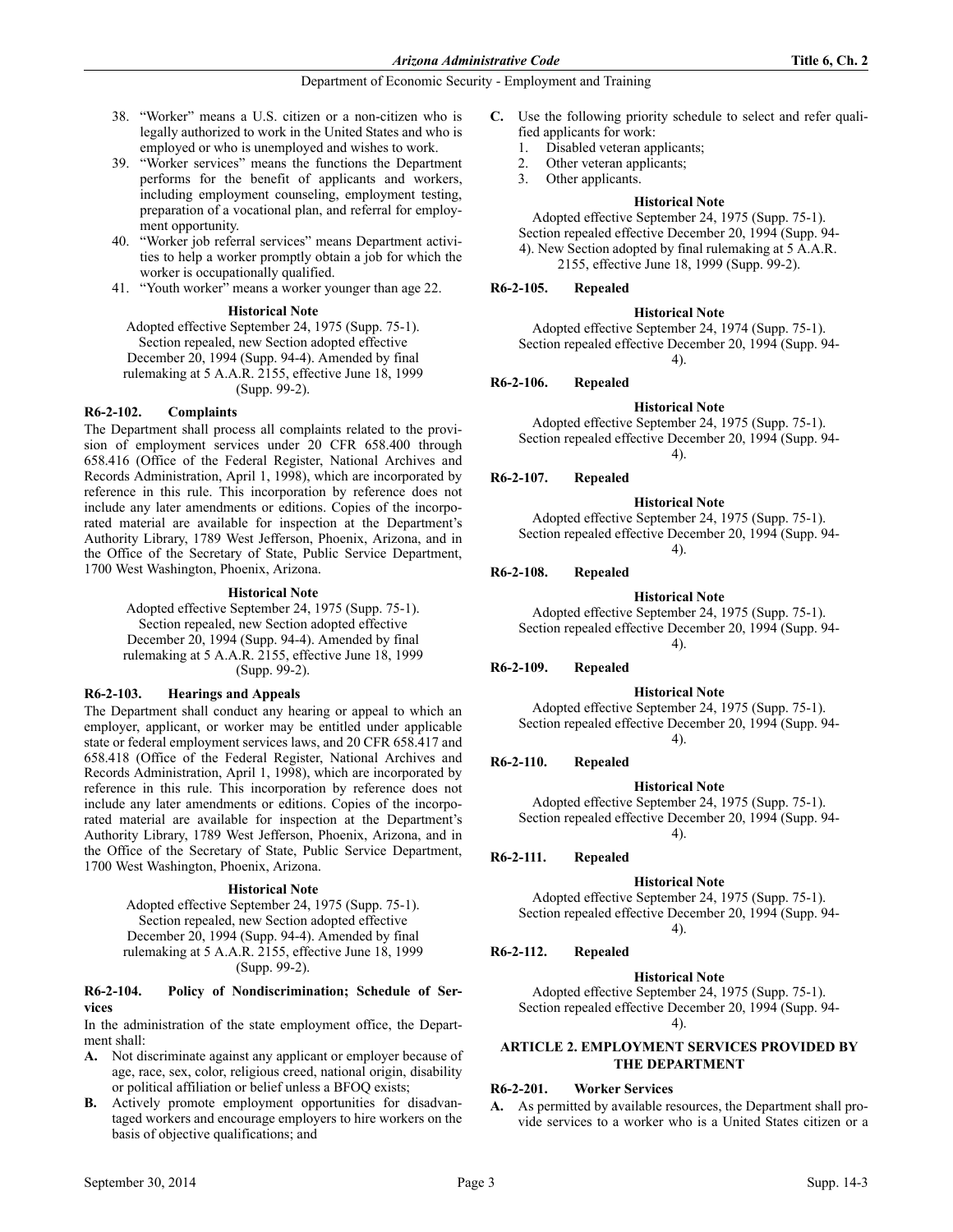non-citizen authorized to work in the United States. The services include but are not limited to the following:

- 1. Employment counseling;
- 2. Aptitude testing;
- 3. Apprenticeship training; and
- 4. Job referral services.

**B.** A worker applying for services shall file an application with the Department. The application shall include the worker's:

- Name, address, telephone number, social security number, and date of birth;
- 2. Prior work experience, including information on salary, job duties, and any past military service;
- 3. Educational background, including technical or other vocational training the worker has completed;
- Career goals, hobbies, and volunteer work;
- 5. Availability for work, including a willingness to travel or relocate, desire for full or part-time employment, and desired working hours; and
- 6. Special skills or proficiencies, including a language other than English or the use of equipment.
- **C.** The Department shall obtain information about a worker's disability as is necessary to provide the worker with appropriate services. This information may include asking the worker whether the worker can perform the essential functions of a particular job, with or without reasonable accommodation.
- **D.** When the Department conducts employment testing, the Department shall:
	- 1. Use only standardized tests and techniques approved by the United States Employment Service; and
	- 2. Not release the results of the tests without the written consent of the tested worker.

### **Historical Note**

Adopted effective September 24, 1975 (Supp. 75-1). Section repealed, new Section adopted effective December 20, 1994 (Supp. 94-4). Section repealed, new Section adopted by final rulemaking at 5 A.A.R. 2155, effective June 18, 1999 (Supp. 99-2).

### **R6-2-202. Employer Services**

- **A.** The Department shall require the following information from an employer who places a job order:
	- 1. A description of the essential functions of the job in sufficient detail to permit the Department to ascertain the qualifications a worker needs to satisfactorily perform the work, with or without reasonable accommodation;
	- 2. An employer's hiring requirements, including the type of license or certification needed, or the type of equipment or tools the worker must supply;
	- 3. The terms and conditions of work, including hours, salary, benefits, promotional opportunities, and travel requirements;
	- 4. The job location and instructions for arranging a job interview.
- **B.** The Department shall refer workers to the employer who most closely match the requirements in the job order. If qualified workers are not available from the Department's files and, if resources are available, the Department shall recruit qualified workers to fill the employer's order.
- **C.** The Department shall not accept a job order from an employer for processing if:
	- 1. The employer's requirements are discriminatory based on age, sex, national origin, or religion, unless the discriminatory characteristic is a bona fide occupational qualification necessary to perform the job. An example of a bona fide occupational qualification that is not discriminatory

is the requirement for a female worker in a female intimate apparel retail outlet.

- 2. The terms and conditions of work are substandard under A.R.S. § 23-776(C)(2).
- 3. The position is vacant due directly to a strike, lockout, or other labor dispute or conflict between employers and workers, including wage disputes and collective bargaining efforts.
- 4. A worker is required to pay a fee for the job.
- **D.** If an employer refuses to modify a job order deemed unacceptable by subsection (C), the Department shall notify the employer in writing of discontinuance of services. The notification shall include the employer's right of appeal.

### **Historical Note**

Adopted effective September 24, 1975 (Supp. 75-1). Section repealed, new Section adopted effective December 20, 1994 (Supp. 94-4). Section repealed, new Section adopted at 5 A.A.R. 2155, effective June 18, 1999 (Supp. 99-2).

# **R6-2-203. Repealed**

### **Historical Note**

Adopted effective September 24, 1975 (Supp. 75-1). Section repealed, new Section adopted effective December 20, 1994 (Supp. 94-4). Section repealed, new Section adopted by final rulemaking at 5 A.A.R. 2155, effective June 18, 1999 (Supp. 99-2). Section repealed by final rulemaking at 16 A.A.R. 510, effective March 2, 2010 (Supp. 10-1).

# **R6-2-204. Expired**

# **Historical Note**

Adopted effective September 24, 1975 (Supp. 75-1). Section repealed, new Section adopted effective December 20, 1994 (Supp. 94-4). Section repealed, new Section adopted by final rulemaking at 5 A.A.R. 2155, effective June 18, 1999 (Supp. 99-2). Section expired under A.R.S. § 41-1056(J) at 20 A.A.R. 2615, effective June 30, 2014 (Supp. 14-3).

# **R6-2-205. Repealed**

### **Historical Note**

Adopted effective September 24, 1975 (Supp. 75-1). Section repealed, new Section adopted effective December 20, 1994 (Supp. 94-4). Section repealed by final rulemaking at 5 A.A.R. 2155, effective June 18, 1999 (Supp. 99-2).

# **R6-2-206. Repealed**

# **Historical Note**

Adopted effective September 24, 1975 (Supp. 75-1). Section repealed, new Section adopted effective December 20, 1994 (Supp. 94-4). Section repealed by final rulemaking at 5 A.A.R. 2155, effective June 18, 1999 (Supp. 99-2).

# **R6-2-207. Repealed**

# **Historical Note**

Adopted effective September 24, 1975 (Supp. 75-1). Section repealed, new Section adopted effective December 20, 1994 (Supp. 94-4). Section repealed by final rulemaking at 5 A.A.R. 2155, effective June 18, 1999 (Supp. 99-2).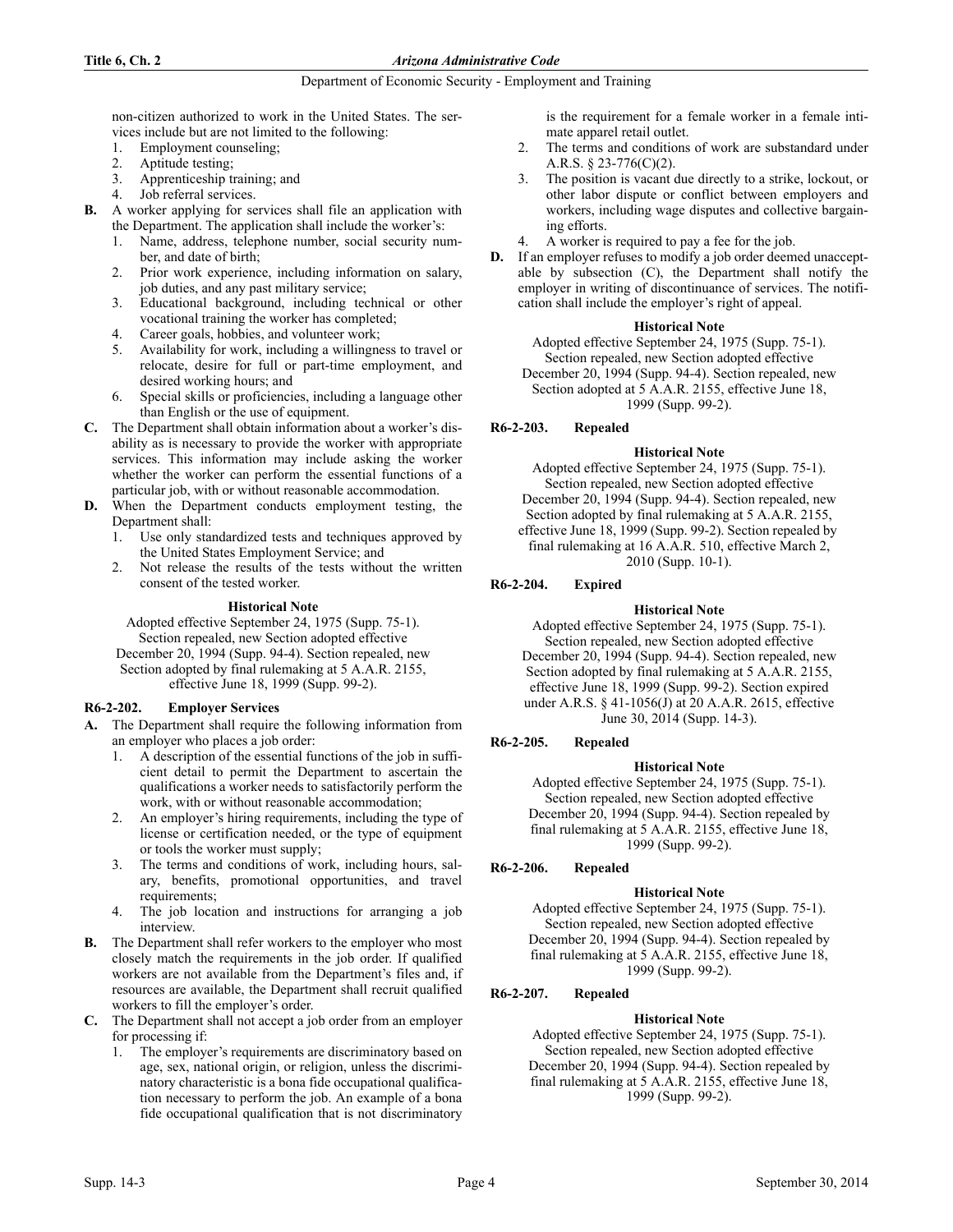#### **R6-2-208. Repealed**

### **Historical Note**

Adopted effective September 24, 1975 (Supp. 75-1). Section repealed, new Section adopted effective December 20, 1994 (Supp. 94-4). Section repealed by final rulemaking at 5 A.A.R. 2155, effective June 18, 1999 (Supp. 99-2).

### **R6-2-209. Repealed**

#### **Historical Note**

Adopted effective September 24, 1975 (Supp. 75-1). Section repealed, new Section adopted effective December 20, 1994 (Supp. 94-4). Section repealed by final rulemaking at 5 A.A.R. 2155, effective June 18, 1999 (Supp. 99-2).

#### **R6-2-210. Repealed**

### **Historical Note**

Adopted effective September 24, 1975 (Supp. 75-1). Section repealed, new Section adopted effective December 20, 1994 (Supp. 94-4). Section repealed by final rulemaking at 5 A.A.R. 2155, effective June 18, 1999 (Supp. 99-2).

### **ARTICLE 3. REPEALED**

### **R6-2-301. Repealed**

#### **Historical Note**

Adopted effective September 24, 1975 (Supp. 75-1). Former Section R6-2-301 repealed, new Section R6-2- 301 adopted effective May 2, 1978 (Supp. 78-3). *Apprenticeship Program Handbook* amended effective August 8, 1978 (Supp. 78-4). Section repealed, new Section adopted effective December 20, 1994 (Supp. 94- 4). Section repealed by final rulemaking at 5 A.A.R. 2155, effective June 18, 1999 (Supp. 99-2).

### **R6-2-302. Repealed**

#### **Historical Note**

Adopted effective September 24, 1975 (Supp. 75-1). Section repealed, new Section adopted effective December 20, 1994 (Supp. 94-4). Section repealed by final rulemaking at 5 A.A.R. 2155, effective June 18, 1999 (Supp. 99-2).

### **R6-2-303. Repealed**

#### **Historical Note**

Adopted effective September 24, 1975 (Supp. 75-1). Amended effective May 6, 1976 (Supp. 76-3). Amended effective August 1, 1979 (Supp. 79-4). Section repealed, new Section adopted effective December 20, 1994 (Supp. 94-4). Section repealed by final rulemaking at 5 A.A.R. 2155, effective June 18, 1999 (Supp. 99-2).

#### **R6-2-304. Repealed**

### **Historical Note**

Adopted effective December 20, 1994 (Supp. 94-4). Section repealed by final rulemaking at 5 A.A.R. 2155, effective June 18, 1999 (Supp. 99-2).

### **ARTICLE 4. OTHER EMPLOYMENT SERVICES AND PROGRAMS**

# **R6-2-401. Repealed**

#### **Historical Note**

Adopted effective August 3, 1978 (Supp. 78-4). Section

repealed, new Section adopted effective December 20, 1994 (Supp. 94-4). Section repealed by final rulemaking at 5 A.A.R. 2155, effective June 18, 1999 (Supp. 99-2).

### **R6-2-402. Expired**

### **Historical Note**

Adopted effective August 3, 1978 (Supp. 78-4). Section repealed, new Section adopted effective December 20, 1994 (Supp. 94-4). Amended by final rulemaking at 5 A.A.R. 2155, effective June 18, 1999 (Supp. 99-2). Section expired under A.R.S. § 41-1056(E) at 11 A.A.R. 617, effective October 31, 2004 (Supp. 05-1).

### **R6-2-403. Repealed**

#### **Historical Note**

Adopted effective August 3, 1978 (Supp. 78-4). Section repealed effective December 20, 1994 (Supp. 94-4).

### **R6-2-404. Repealed**

### **Historical Note**

Adopted effective August 3, 1978 (Supp. 78-4.). Section repealed effective December 20, 1994 (Supp. 94-4).

### **R6-2-405. Repealed**

### **Historical Note**

Adopted effective August 3, 1978 (Supp. 78-4). Section repealed effective December 20, 1994 (Supp. 94-4).

#### **R6-2-406. Repealed**

### **Historical Note**

Adopted effective August 3, 1978 (Supp. 78-4). Section repealed effective December 20, 1994 (Supp. 94-4).

**R6-2-407. Repealed**

#### **Historical Note**

Adopted effective August 3, 1978 (Supp. 78-4). Section repealed effective December 20, 1994 (Supp. 94-4).

### **R6-2-408. Repealed**

#### **Historical Note**

Adopted effective August 3, 1978 (Supp. 78-4). Section repealed effective December 20, 1994 (Supp. 94-4).

### **R6-2-409. Repealed**

#### **Historical Note**

Adopted effective August 3, 1978 (Supp. 78-4). Section repealed effective December 20, 1994 (Supp. 94-4).

### **ARTICLE 5. RESERVED**

#### **ARTICLE 6. REPEALED**

### **R6-2-601. Repealed**

#### **Historical Note**

Adopted effective September 27, 1979 (Supp. 79-5). Repealed effective July 30, 1993 (Supp. 93-3).

### **R6-2-602. Repealed**

### **Historical Note**

Adopted effective September 27, 1979 (Supp. 79-5). Repealed effective July 30, 1993 (Supp. 93-3).

# **R6-2-603. Repealed**

**Historical Note** Adopted effective September 27, 1979 (Supp. 79-5). Repealed effective July 30, 1993 (Supp. 93-3).